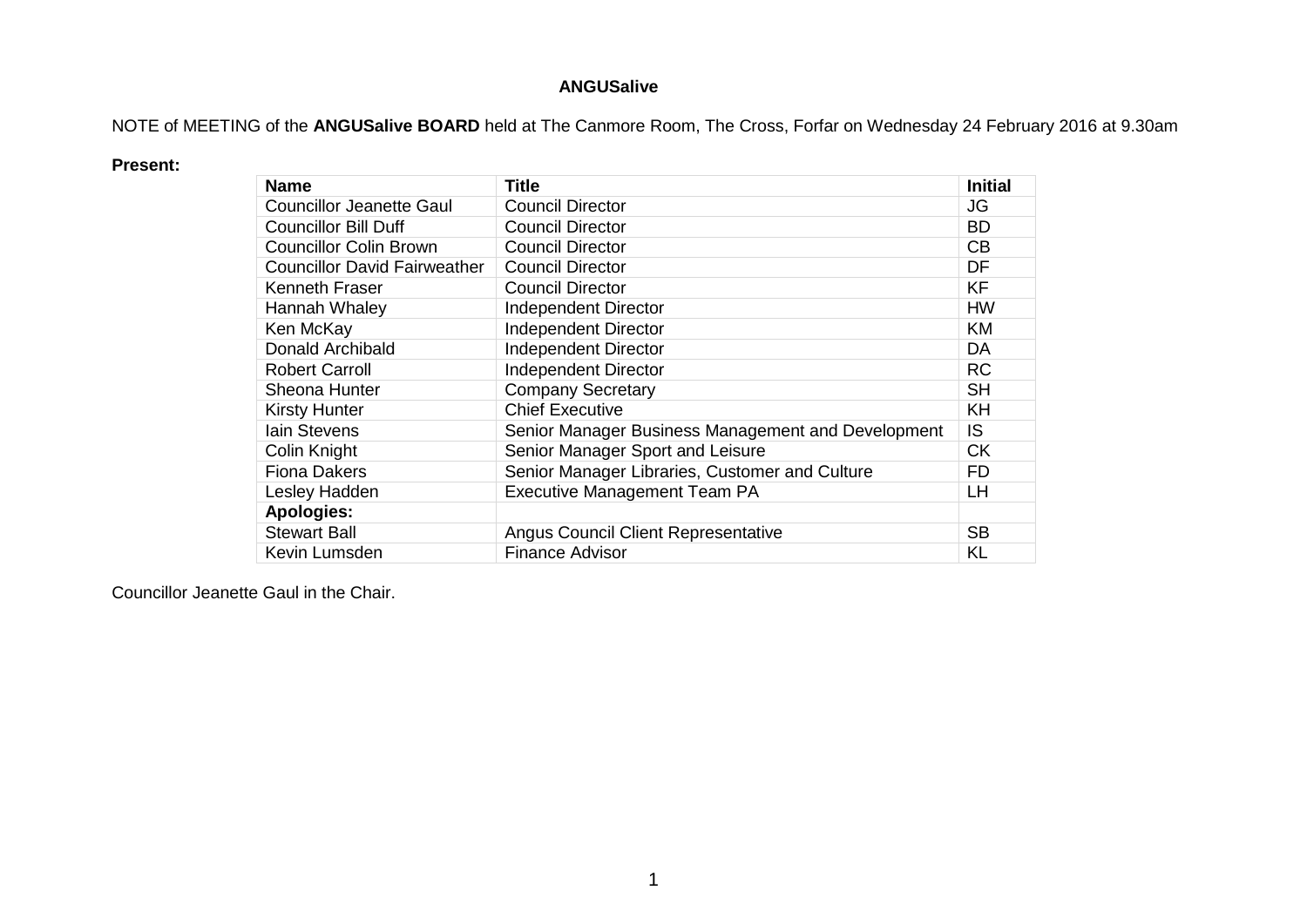## **ACTION NOTE/PLAN**

| <b>Item No</b> | <b>Action</b>                                                                | <b>Timescale</b> | <b>Officer Responsible</b> |
|----------------|------------------------------------------------------------------------------|------------------|----------------------------|
| 1.             | <b>Welcome &amp; Apologies</b>                                               |                  |                            |
|                | JG welcomed everyone.                                                        |                  |                            |
|                | Apologies from Stewart Ball and Kevin Lumsden                                |                  |                            |
| 2.             | <b>Declarations of Interest</b>                                              |                  |                            |
|                | Directors were asked to consider whether they have an interest to declare in |                  |                            |
|                | relation to any item on the agenda for the meeting.                          |                  |                            |
|                |                                                                              |                  |                            |
|                | No declarations were made                                                    |                  |                            |
|                |                                                                              |                  |                            |
|                |                                                                              |                  |                            |
| 3.             | Minutes of Meeting on 27 January 2016                                        |                  |                            |
|                | The Directors approved the minutes of the above meeting.                     |                  |                            |
|                |                                                                              |                  |                            |
|                | JG (Chairperson) requested item 12 was moved to the beginning of the agenda  |                  |                            |
|                | to allow the Company Secretary to leave the meeting after this item.         |                  |                            |
|                |                                                                              |                  |                            |
|                | All agreed                                                                   |                  |                            |
|                |                                                                              |                  |                            |
| 4.             | <b>Matters Arising from Board Meeting 27 January 2016</b>                    |                  |                            |
|                | JG advised after seeking confirmation that it had been confirmed Council     |                  |                            |
|                |                                                                              |                  |                            |
|                | Directors would continue to use Angus Council expense claims forms and       |                  |                            |
|                | Independent Directors are to use the ANGUSalive expense claims form.         |                  |                            |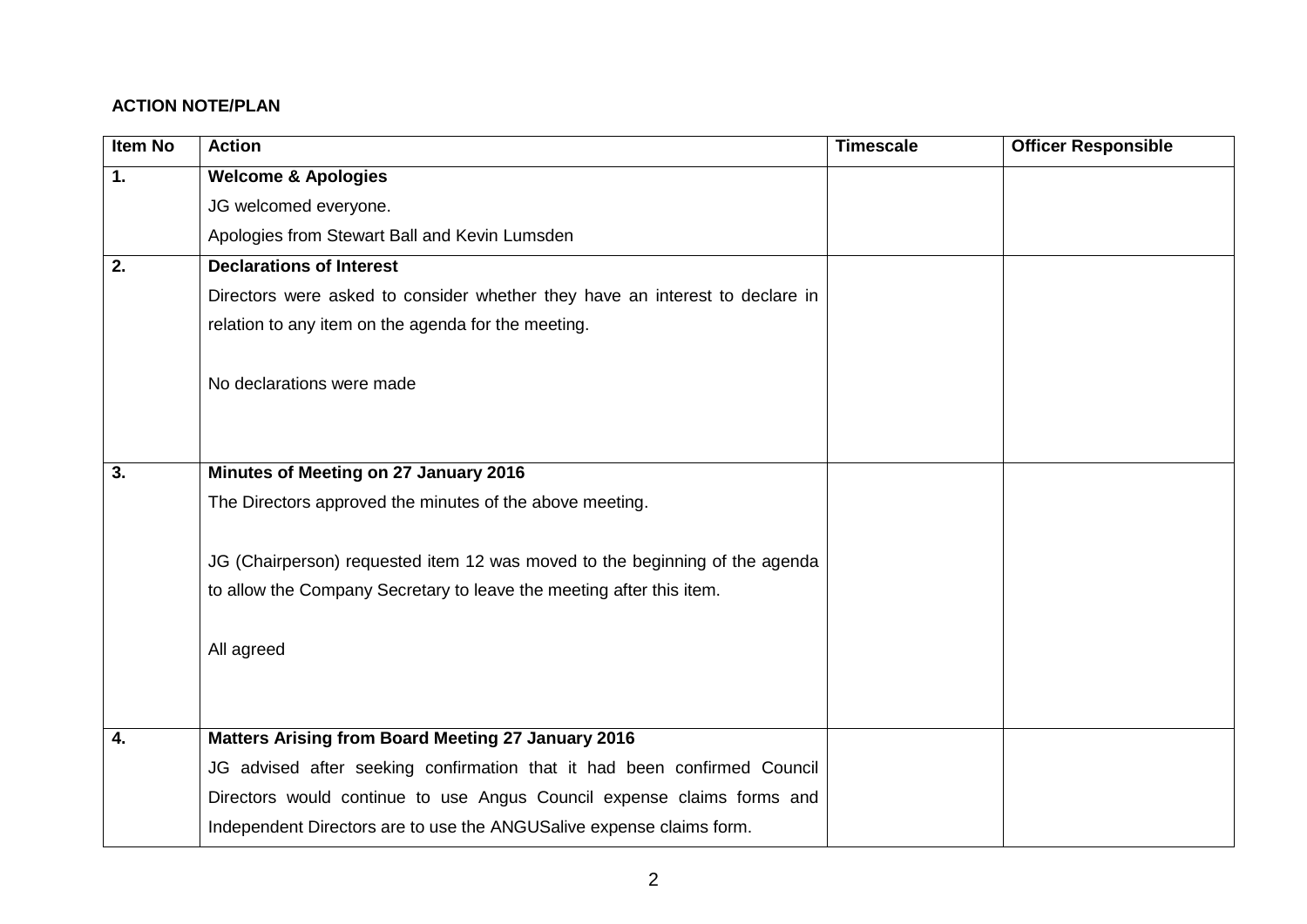| <b>Item No</b> | <b>Action</b>                                                                     | <b>Timescale</b> | <b>Officer Responsible</b> |
|----------------|-----------------------------------------------------------------------------------|------------------|----------------------------|
|                |                                                                                   |                  |                            |
| 12.            | <b>Governance Overview</b>                                                        |                  |                            |
|                | SH provided an overview of the Procurement Tender Process and Social Media        |                  |                            |
|                | Protocol. Board members were made aware of the Standards Commission               |                  |                            |
|                | guidance on the difference between strategic and operational horizons.            |                  |                            |
|                |                                                                                   |                  |                            |
|                | The role of a board member is to determine policy and to participate in decisions |                  |                            |
|                | on matters placed before you, not to engage in direct operational management      |                  |                            |
|                | of ANGUsalive services, that is the responsibility of ANGUSalive employees.       |                  |                            |
|                |                                                                                   |                  |                            |
|                | SH advised that board members must not try to solve operational issues but        |                  |                            |
|                | simply raise them with the relevant officers to ensure that no mixed messages     |                  |                            |
|                | were issued.                                                                      |                  |                            |
|                |                                                                                   |                  |                            |
|                | KH confirmed that ANGUSalive employees will continue to manage bookings for       |                  |                            |
|                | Brechin City Hall and provide caretaker cover until 31 March 2016. Thereafter     |                  |                            |
|                | management of the facility will return to Angus Council. These arrangements       |                  |                            |
|                | are as detailed in the contract with Angus Council, effective 01 December 2015.   |                  |                            |
|                |                                                                                   |                  |                            |
|                | SH left the room.                                                                 |                  |                            |
|                |                                                                                   |                  |                            |
| 5.             | Report 04_16 Operational Update Business Management and Development               |                  |                            |
|                | The Directors were asked to note the content of report 04_16                      |                  |                            |
|                |                                                                                   |                  |                            |
|                | IS advised that there had been a delay with the ordering process within Service   |                  |                            |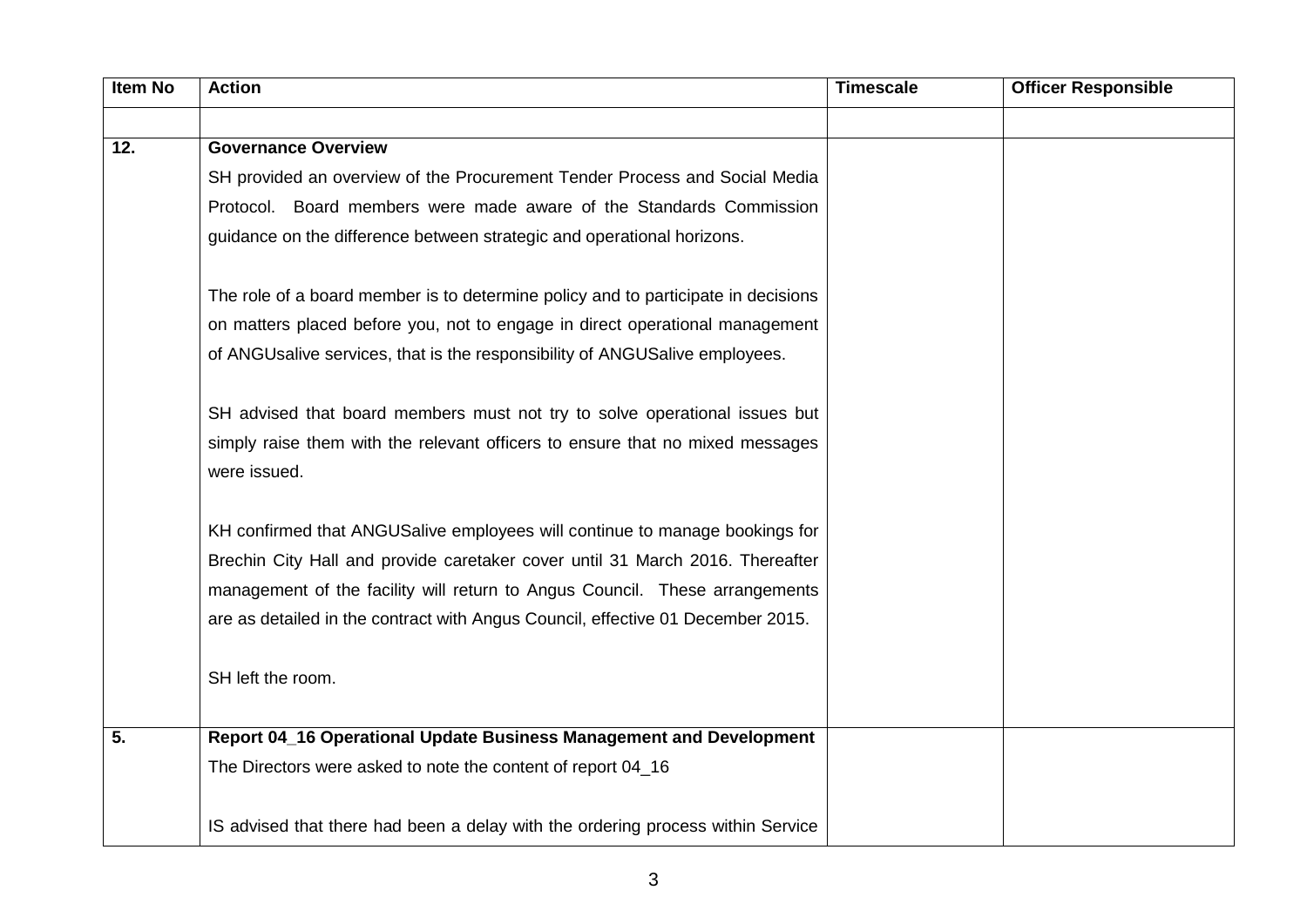| Item No | <b>Action</b>                                                                    | <b>Timescale</b> | <b>Officer Responsible</b> |
|---------|----------------------------------------------------------------------------------|------------------|----------------------------|
|         | to Communities however confirmed the laptop order has been placed and            |                  |                            |
|         | confirmation of the delivery date was to follow from the IT section within Angus |                  |                            |
|         | Council.                                                                         |                  |                            |
|         |                                                                                  |                  |                            |
| 6.      | Report 05_16 Operational Update Sport & Leisure                                  |                  |                            |
|         | The Directors were asked to note the content of report 05_16                     |                  |                            |
|         |                                                                                  |                  |                            |
|         | Brechin Community Campus Preview Weekend was held Saturday 20 and                |                  |                            |
|         | Sunday 21 February 2016 with 447 customers touring the facility. The             |                  |                            |
|         | ANGUSalive facilities opened for public use on Monday 22 February 2016.          |                  |                            |
|         |                                                                                  |                  |                            |
|         | JG confirmed that feedback received from head teacher, Archie Bathgate was       |                  |                            |
|         | very positive and that he is delighted with Brechin Community Campus and         |                  |                            |
|         | ANGUSalive.                                                                      |                  |                            |
|         |                                                                                  |                  |                            |
|         | Angus Walking Glens Festival is taking place from Thursday 2nd - Sunday 5th      |                  |                            |
|         | June 2016. A meeting was held on Friday 19 February 2016 with the main           |                  |                            |
|         | sponsor. The Walking Festival brochure is with print and design and will be      |                  |                            |
|         | distributed shortly.                                                             |                  |                            |
|         |                                                                                  |                  |                            |
|         | Invitations were issued to all ANGUSalive Directors for the Angus Sports         |                  |                            |
|         | Awards. The ceremony is taking place on Thursday 10 March 2016 in the Reid       |                  |                            |
|         | Hall, Forfar.                                                                    |                  |                            |
|         |                                                                                  |                  |                            |
|         |                                                                                  |                  |                            |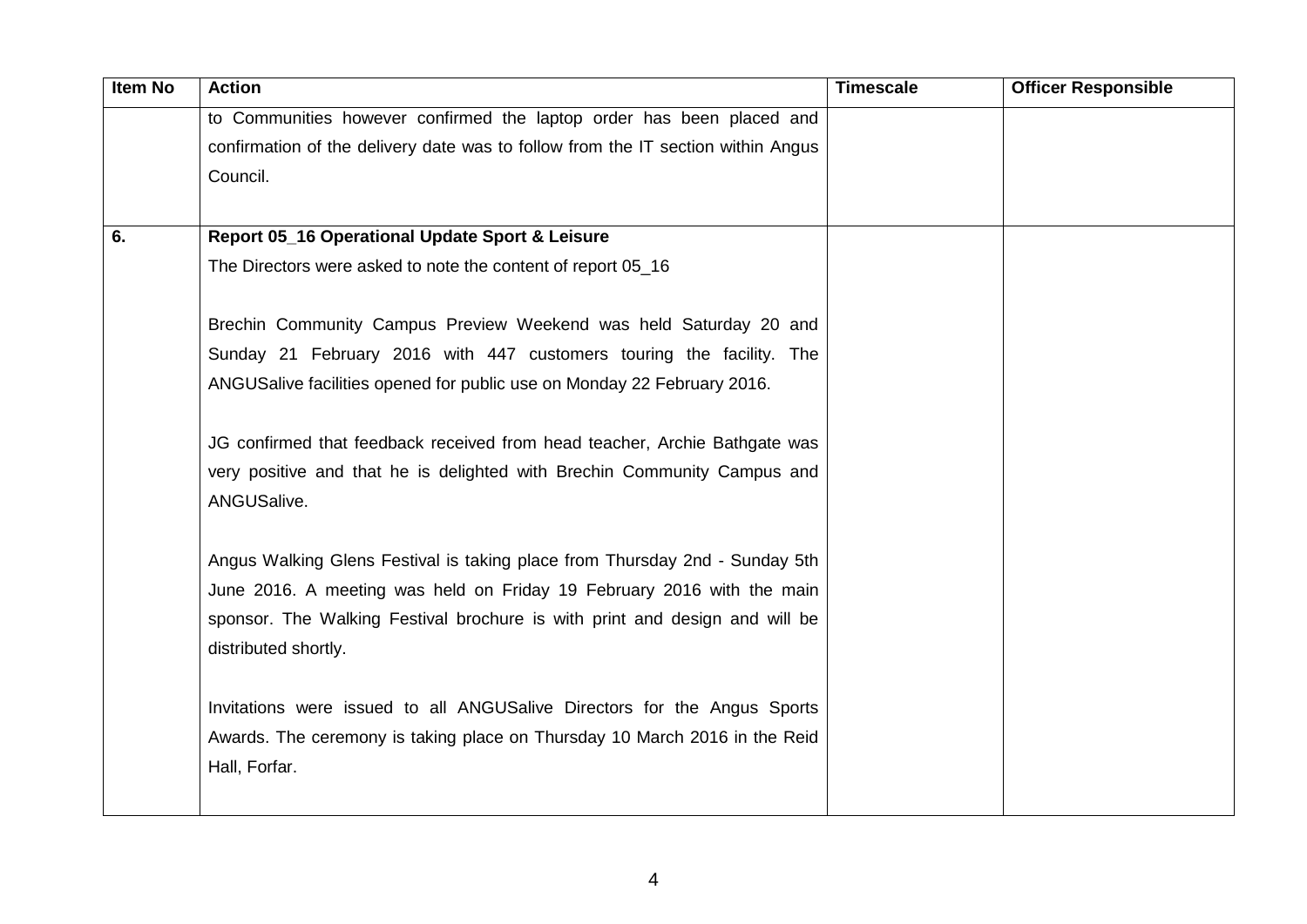| <b>Item No</b> | <b>Action</b>                                                                                   | <b>Timescale</b> | <b>Officer Responsible</b> |
|----------------|-------------------------------------------------------------------------------------------------|------------------|----------------------------|
| 7.             | Report 06_16 Operational Update Libraries Customer & Culture                                    |                  |                            |
|                | Directors were asked to note the content of report 06_16                                        |                  |                            |
|                |                                                                                                 |                  |                            |
|                | Angus Council has requested that ANGUSalive review the libraries previously                     |                  |                            |
|                | identified for initial capital expenditure (refers Report No 04_16) taking into                 |                  |                            |
|                | account a 2020 view of the Libraries, Customer & Culture estate in the light of                 |                  |                            |
|                | the Scottish government's decision to cut local government revenues by 3.5%                     |                  |                            |
|                | for 2016/17 and the potential for further cuts. An overview of this capital project             |                  |                            |
|                | to be picked up later in the agenda.                                                            |                  |                            |
|                |                                                                                                 |                  |                            |
|                | Signal Tower Museum has experienced a recent spate of lead theft.                               |                  |                            |
|                | ANGUSalive are working with the Angus Council property team to put in place                     |                  |                            |
|                | suitable deterrents.                                                                            |                  |                            |
|                |                                                                                                 |                  |                            |
|                | FD highlighted that LCC Facilities Co-ordinator has had a very positive response                |                  |                            |
|                | from all facility officers within the new structure. Initial challenges in the                  |                  |                            |
|                | transition to the new structure have been overcome and the team is working                      |                  |                            |
|                | together very well.                                                                             |                  |                            |
| 8.             | Report 07_16 Charging & Pricing Policy 2016/17                                                  |                  |                            |
|                |                                                                                                 |                  |                            |
|                | Directors agreed to note the report had been prepared on the basis that the $\vert$ 30 March 16 |                  | <b>KHIS</b>                |
|                | percentage increases for the proposed charges were in the main applied at a                     |                  |                            |
|                | rate of an average 5% and rounded where appropriate; approved the pricing                       |                  |                            |
|                | structures appendix 1; approved the implementation of the ANGUSalive Pricing                    |                  |                            |
|                | Policy as set out in appendix 2; agreed that all charges are effective from 01                  |                  |                            |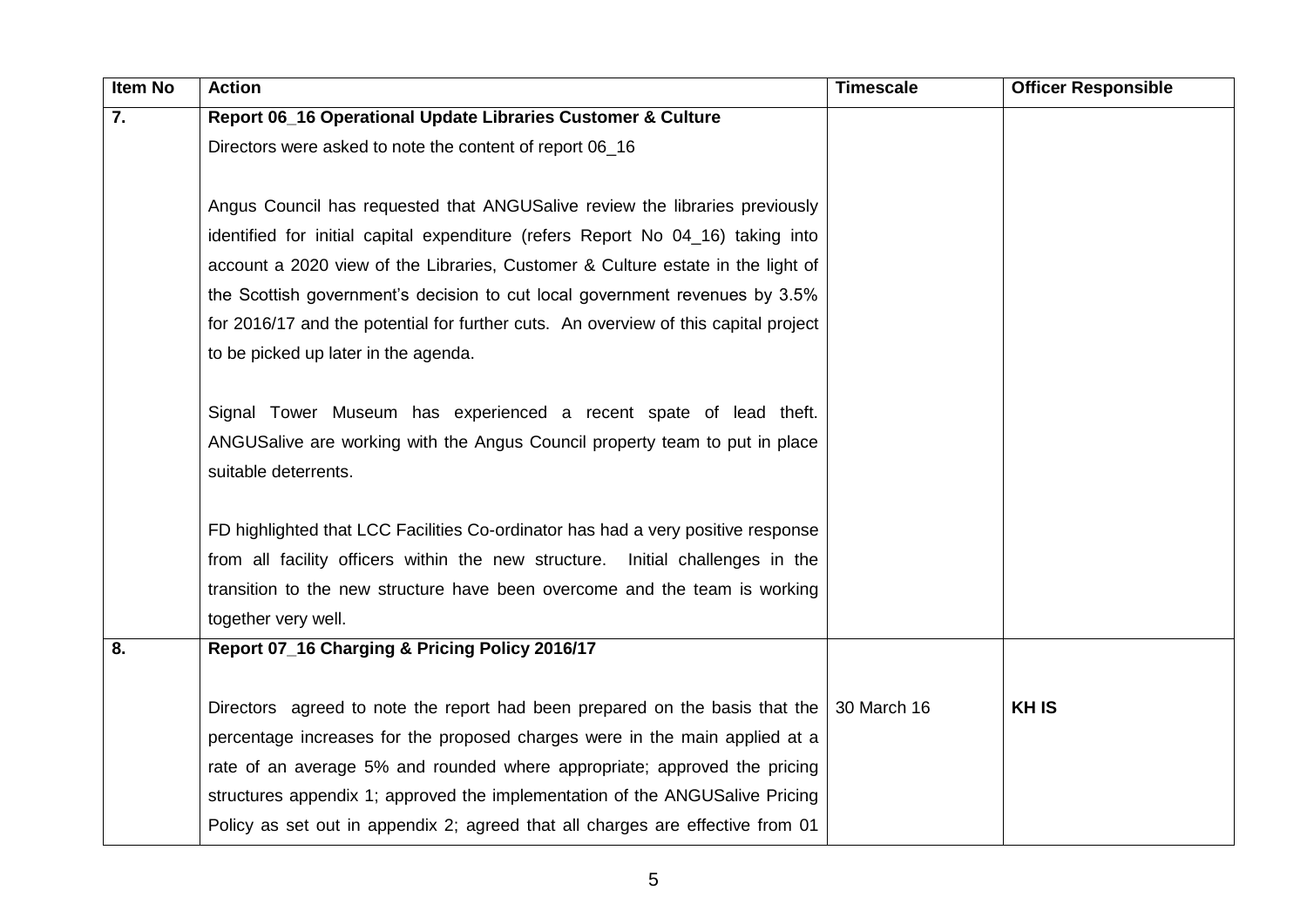| Item No | <b>Action</b>                                                                                | <b>Timescale</b> | <b>Officer Responsible</b> |
|---------|----------------------------------------------------------------------------------------------|------------------|----------------------------|
|         | April 2016 or at the start of any seasonal operations; approved a full review of             |                  |                            |
|         | the ANGUSalive pricing policy and charges with an associated timeline to be                  |                  |                            |
|         | submitted to the Board by 24 March 2016; and noted that the charging and                     |                  |                            |
|         | pricing policy for 2016/17 will be submitted to Angus Council for review and                 |                  |                            |
|         | agreement.                                                                                   |                  |                            |
|         | Directors agreed the report on an interim basis to allow a full review to be carried<br>out. |                  |                            |
| 9.      | Report 08_16 Brechin Community Campus Food to Go update                                      |                  |                            |
|         |                                                                                              |                  |                            |
|         | Directors noted the content of the report; and as a Board had previously agreed              |                  |                            |
|         | the proposal to award the Food to Go contract within Brechin Community                       |                  |                            |
|         | Campus to Madison's Cafe following the evaluation of all tenders.                            |                  |                            |
|         |                                                                                              |                  |                            |
| 10.     | Report 09_16 Websters Memorial Theatre Pantomime                                             |                  |                            |
|         | Directors did not approve a £10k increase in the budget. The board requested a               | 30 March 16      | <b>CK</b>                  |
|         | breakdown on the allocation of the £10k and more information to be provided on               |                  |                            |
|         | the 2015 production.                                                                         |                  |                            |
|         |                                                                                              |                  |                            |
|         | A revised report will be brought to the next board meeting on Wednesday 30                   |                  |                            |
|         | March 2016.                                                                                  |                  |                            |
|         |                                                                                              |                  |                            |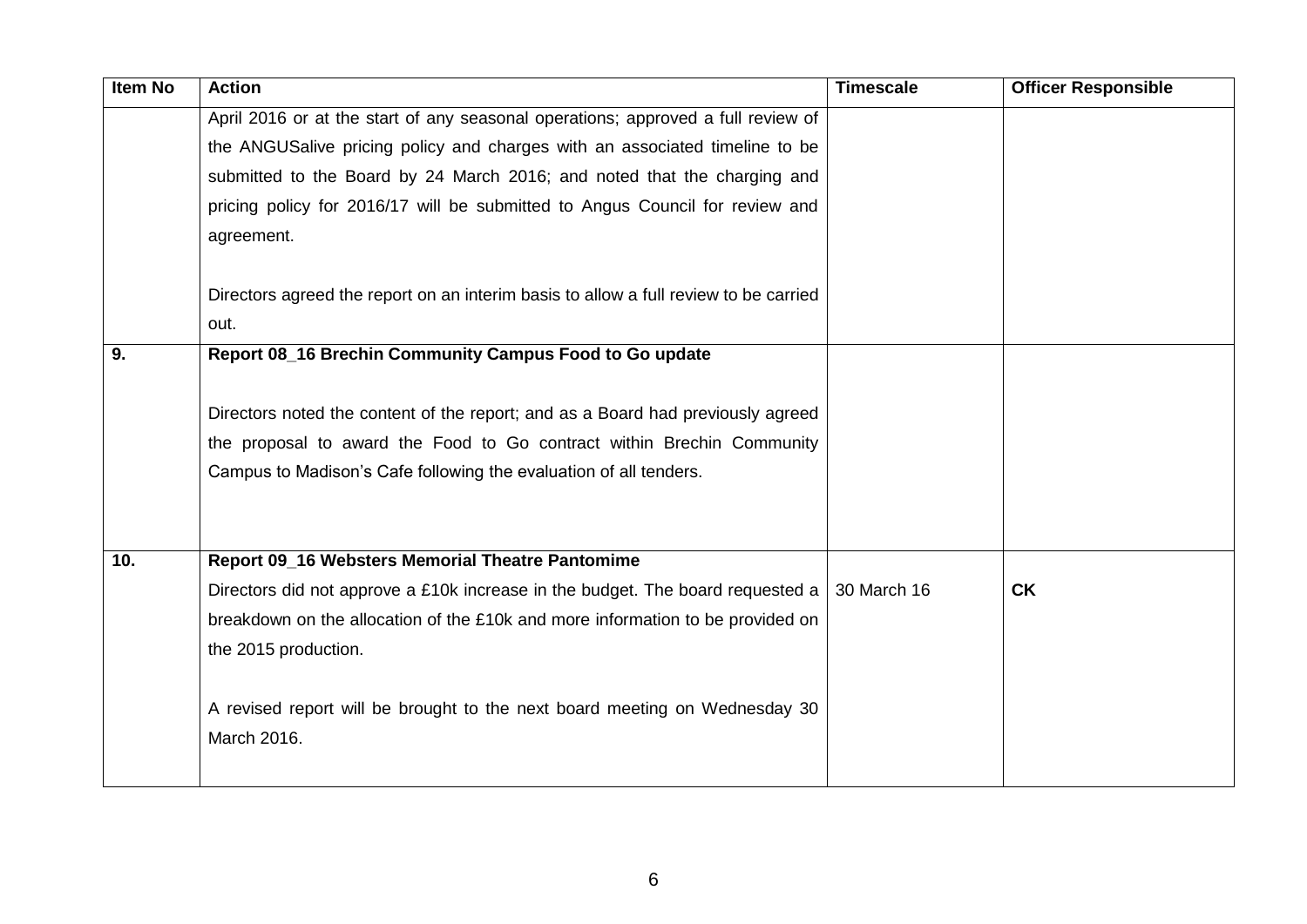| <b>Item No</b> | <b>Action</b>                                                                     | <b>Timescale</b> | <b>Officer Responsible</b> |
|----------------|-----------------------------------------------------------------------------------|------------------|----------------------------|
| 11.            | Report 10_16 Removal of Libraries Overdue Charges                                 |                  |                            |
|                | Directors approved the report to continue the removal of overdue charges.         |                  |                            |
|                |                                                                                   |                  |                            |
|                | IS advised Library overdue charges will be included in the charges review.        |                  |                            |
| 13.            | <b>Scheme of Delegation</b>                                                       |                  |                            |
|                | The Directors approved the Scheme of Delegation.                                  |                  |                            |
|                |                                                                                   |                  |                            |
|                |                                                                                   |                  |                            |
| 14.            | <b>Training for Board Members by Organisational Development</b>                   |                  |                            |
|                |                                                                                   |                  |                            |
|                | Angus Council Organisational Development extended an offer of training to the     |                  | <b>KH JG KF</b>            |
|                | ANGUSalive Board of Directors. It was confirmed this can be done on a team        |                  |                            |
|                | basis or individually or both as required.                                        |                  |                            |
|                |                                                                                   |                  |                            |
|                | Directors requested trading company specific training to be provided to all Board |                  |                            |
|                | members.                                                                          |                  |                            |
|                |                                                                                   |                  |                            |
|                | Skills mix matrix to be developed by Organisational Development Team.             |                  |                            |
|                |                                                                                   |                  |                            |
| 15.            | Overview of Libraries and ACCESS Integration Capital Project                      |                  |                            |
|                |                                                                                   |                  |                            |
|                | FD provided a presentation on the core concepts to be delivered as part of the    | 30 March 16      | <b>FD</b>                  |
|                | Libraries and ACCESS Integration Capital Project.                                 |                  |                            |
|                |                                                                                   |                  |                            |
|                | A report to be brought to meeting on Wednesday 30 March 2016                      |                  |                            |